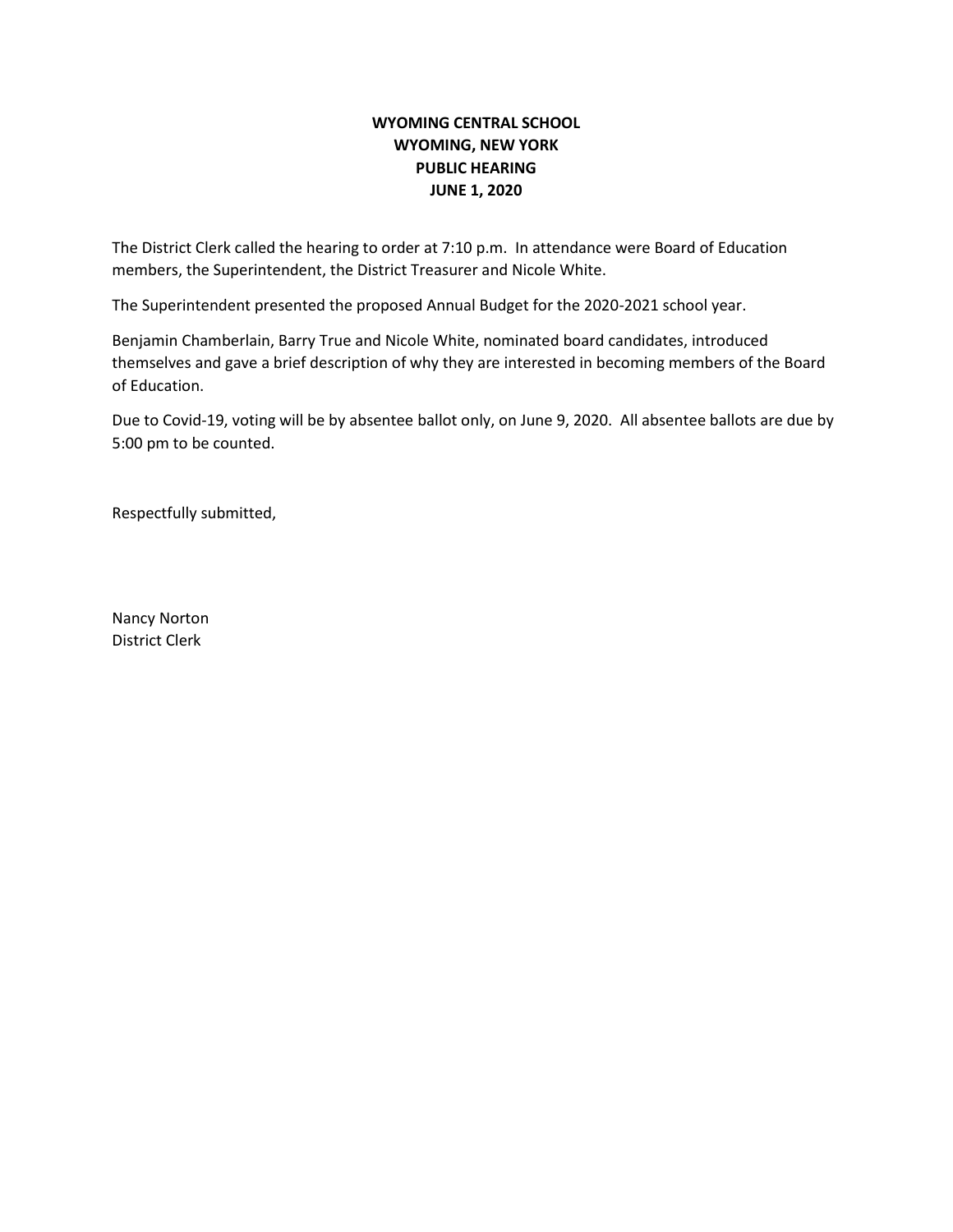# **WYOMING CENTRAL SCHOOL WYOMING, NEW YORK BOARD OF EDUCATION SPECIAL MEETING JUNE 1, 2020 IMMEDIATELY FOLLOWING PUBLIC HEARING**

| Members present:     | Mrs. Bush(remote), Mr. Chamberlain, Mrs. Merrill, Mrs. Raines, Mr.<br>True, Mrs. Washburn                                                                                                                                             |
|----------------------|---------------------------------------------------------------------------------------------------------------------------------------------------------------------------------------------------------------------------------------|
| Members absent:      | Mr. Wetherwax                                                                                                                                                                                                                         |
| Others present:      | Mrs. Schuessler, Mrs. Stroud, Mrs. Norton                                                                                                                                                                                             |
| Guests:              | Julie Larson, Nicole White                                                                                                                                                                                                            |
| Call to Order:       | The meeting was called to order at 7:30 p.m. by Mr. True, Board<br>President.                                                                                                                                                         |
| Approval of Agenda:  | Be it resolved, the Board approves the agenda on motion by Mrs. Raines<br>and second by Mr. Chamberlain.                                                                                                                              |
|                      | Yes-6 No-0 (motion carried)                                                                                                                                                                                                           |
| Public Forum:        | Kathryn Hollinger asked why it costs more to educate a student in our<br>district compared to neighboring districts. The size of our enrollment<br>has a direct impact on the cost per student.                                       |
| <b>New Business:</b> | Be it resolved, the Board approves the following Graduation Plan, to be<br>submitted to the Wyoming County Health Department and the Village<br>of Wyoming, for approval, on motion by Mrs. Merrill and second by Mr.<br>Chamberlain: |
|                      | Which is a Control Cohool District/s                                                                                                                                                                                                  |

Wyoming Central School District's

Plans for

### Outside

## Graduation 2019-20 School Year

Date: Wednesday, June 24, 2020 (8<sup>th</sup> grade- 12 students), (tentative date)

Time: 6:30 pm

Location: Wyoming Central School back lawn

The following protocols will be implemented by the Wyoming Central School District to ensure the safety of all in attendance.